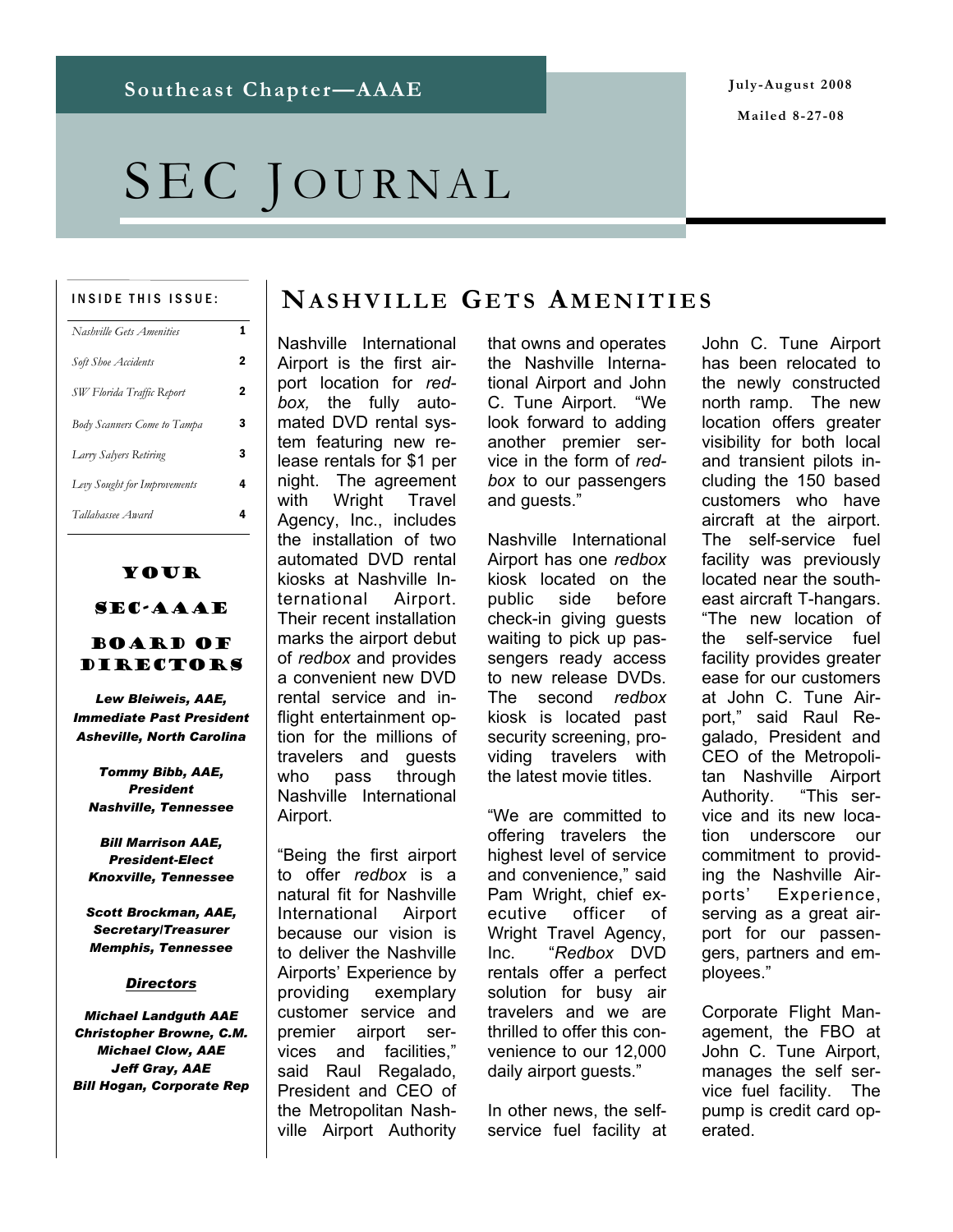# ATLANTA AIRPORT RESPONDS TO SOFT SHOE ACCIDENTS

The hustle of the world's busiest airport is now regularly interrupted by an announcement warning travelers of the dangers of "shoe entrapment" on escalators.

The 35-second service announcement that airs every five minutes is a response to a recent rash of injuries on escalators at Hartsfield-Jackson Atlanta International Airport. At least three children were injured in the past two months when airport escalators gobbled up their flip-flops or Crocs, a rubber clog-like shoe, according to airport spokesman Hershel Grangent.

The U.S. Consumer Product Safety Commission has documented 77 soft shoe entrapments on escalators since January 2006 and they issued a national warning in May.

Malls, subway stations and airports nationwide began posting signs warning escalator riders after a surge of similar incidents last year. The Atlanta airport, however, waited until recently to do so.

Flyers are now being left at security checkpoints and signs near the moving stairs caution escalator riders. The Colorado company that makes the soft-soled shoe said it is working to include warnings in its packaging.

But these changes do little to console Lesley Grinberg, whose son narrowly avoided injury on an Atlanta airport escalator July 30. She and her son were riding up an escalator when his Crocs got caught between the moving stairs and the side of the escalator.

"All of a sudden, I heard him scream," Grinberg said. "He said, 'My foot was in the machine.'"

Grinberg saved the mangled shoe to warn other parents. Now she wants the airport to install guards along the sides of the escalators to prevent loose articles and soft shoes from getting caught.

Other children haven't been so lucky.

A 3-year-old girl from Louisville, Ky., wearing Crocs was injured when an escalator ripped flesh from her foot and broke three toes in June. Her trip to Disney World was diverted to an emergency room.

### SW Florida International Airport Reports July Traffic

During July, nearly 503,000 passengers passed through Southwest Florida International Airport, a decrease of 6.1 percent compared to July 2007. Year-to-date, passenger traffic is down 4.8 percent over the same period last year.

The traffic leader in July was Delta Air Lines with 67,677 passengers traveling to and from Fort Myers. Rounding out

the top five airlines were JetBlue with 59,291 passengers, AirTran with 58,647 passengers, Southwest with 55,967 passengers and US Airways with 54,170 passengers.

Southwest Florida International Airport had 5,934 aircraft operations (takeoffs and landings), a slight decrease of 0.66 percent over July 2007. Page Field, Southwest Florida's premier general aviation airport facility saw 5,560 operations, a 6.5 percent increase over July 2007.

In addition, nearly 2.6 million pounds of air freight moved through both airports in July 2008.

Southwest Florida International Airport served more than 8 million passengers in 2007 and is one of the top 50 U.S. airports for passenger traffic.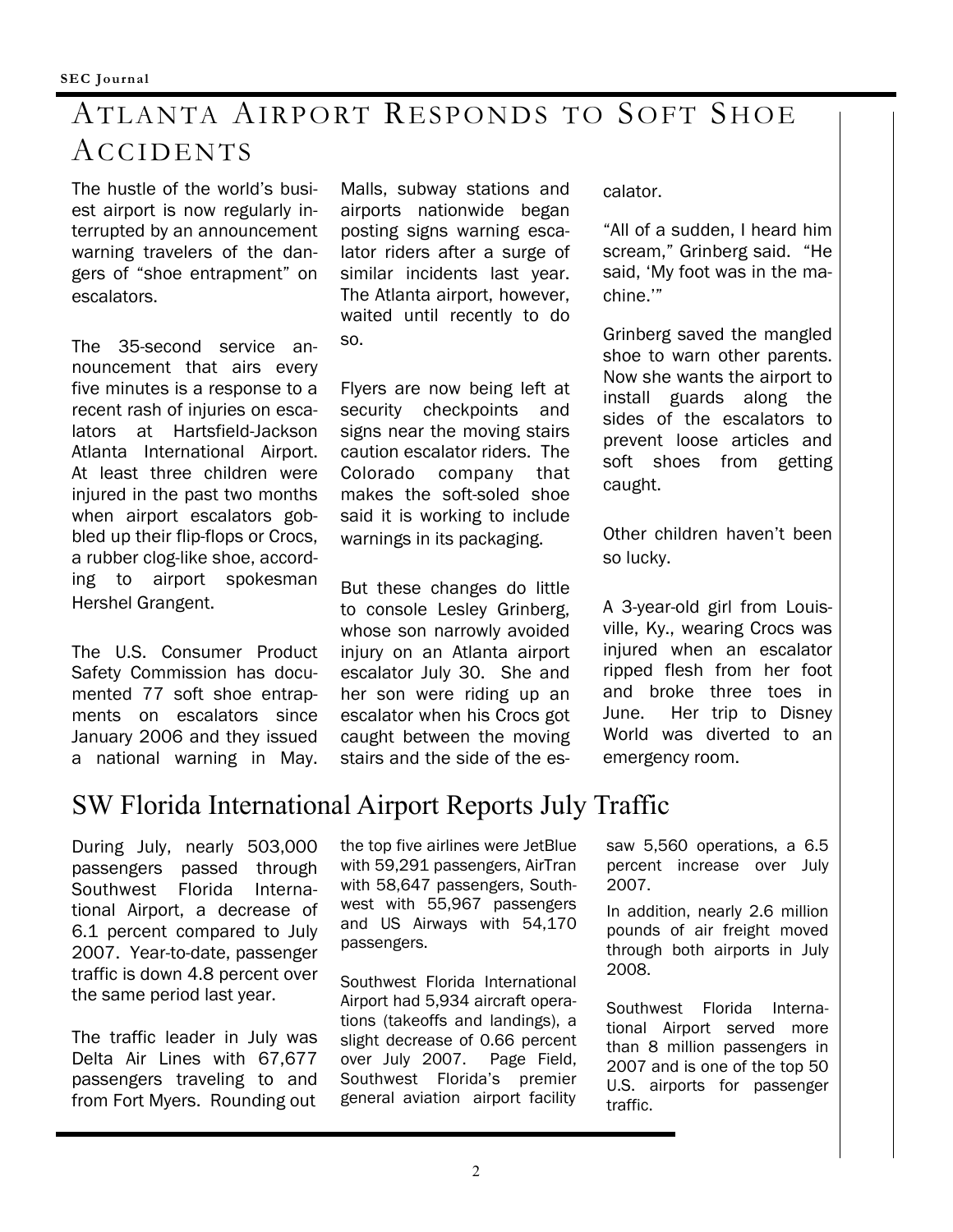# **FULL-BODY SCANNERS COMING TO TAMPA**

Full-body scanning machines designed to detect weapons hidden under clothing are coming to Tampa International Airport. Critics claim the machines invade fliers' privacy.

The machines will be rolled out in Tampa in the next few months.

Four of the machines will be delivered to the airport in the next few weeks.

Agents will complete the training process and will begin using the devices within a few months, said Sari Koshetz, a spokesman for the Transportation Security Administration.

The machines use radio waves to paint a white-on-black picture of what is below a person's top layers of clothing. The technique, called "millimeter wave" makes metal and non-metal objects stand out clearly. Some otherwise unseen details of the passenger's body also show up in the image.

The scanning machines are made by a Florida-based unit of L-3 Communications and resemble an ultra modern telephone booth.

The machines are currently in use at ten airports nationwide. TSA asks randomly selected passengers to step into the booths during the screening process, Koshetz said.

The image appears on a monitor in a windowless room where an agent reviews it. Software automatically blurs the passenger's face before the agent sees the image and the agent cannot see the actual person being checked, Koshetz said. Each image is then reportedly automatically deleted.

radio waves used in "millimeter wave" scans are significantly weaker than even the radio waves given off by a cellular telephone.

Critics claim an invasion of privacy.

Mike Pheneger with the American Civil Liberties Union says the scans are an "electronic strip search." He says the machines can reveal medical information someone may not want others to know about. For example, a scan can reveal a colostomy bag or braces.

But Koshetz says TSA has taken several steps to protect passenger privacy. Passengers can refuse a scan if selected and be patted down by a TSA agent instead, Koshetz said.

TSA representatives claim the

### **Salyers Stepping Down as Tri-State Airport Executive Director**

After 26 years of weathering the ups and downs of the airline industry, long-time SEC-AAAE executive member Larry Salyers is ready to hop an airplane and visit his grandchildren.

The executive director of the Tri-State Airport in West Virginia is retiring September 30, 2008 or until a successor can be named.

"After being in charge this long

it's hard to walk away from my employees and the relationships I have with them," the 67 year old Salyers said. "But I'm ready to be a full-time grandfather for a while. I've got eight grandchildren and five of them live out of town."

Salyers joined Tri-State Airport in December 1975 as director of operations and security. He was promoted to assistant air-

port manager in March 1980. In March 1981, he was named acting airport executive director and was appointed to that position full-time in May 1982.

Since then he has dealt with numerous challenges and handled them well.

The SEC-AAAE wishes Larry a long and happy retirement.